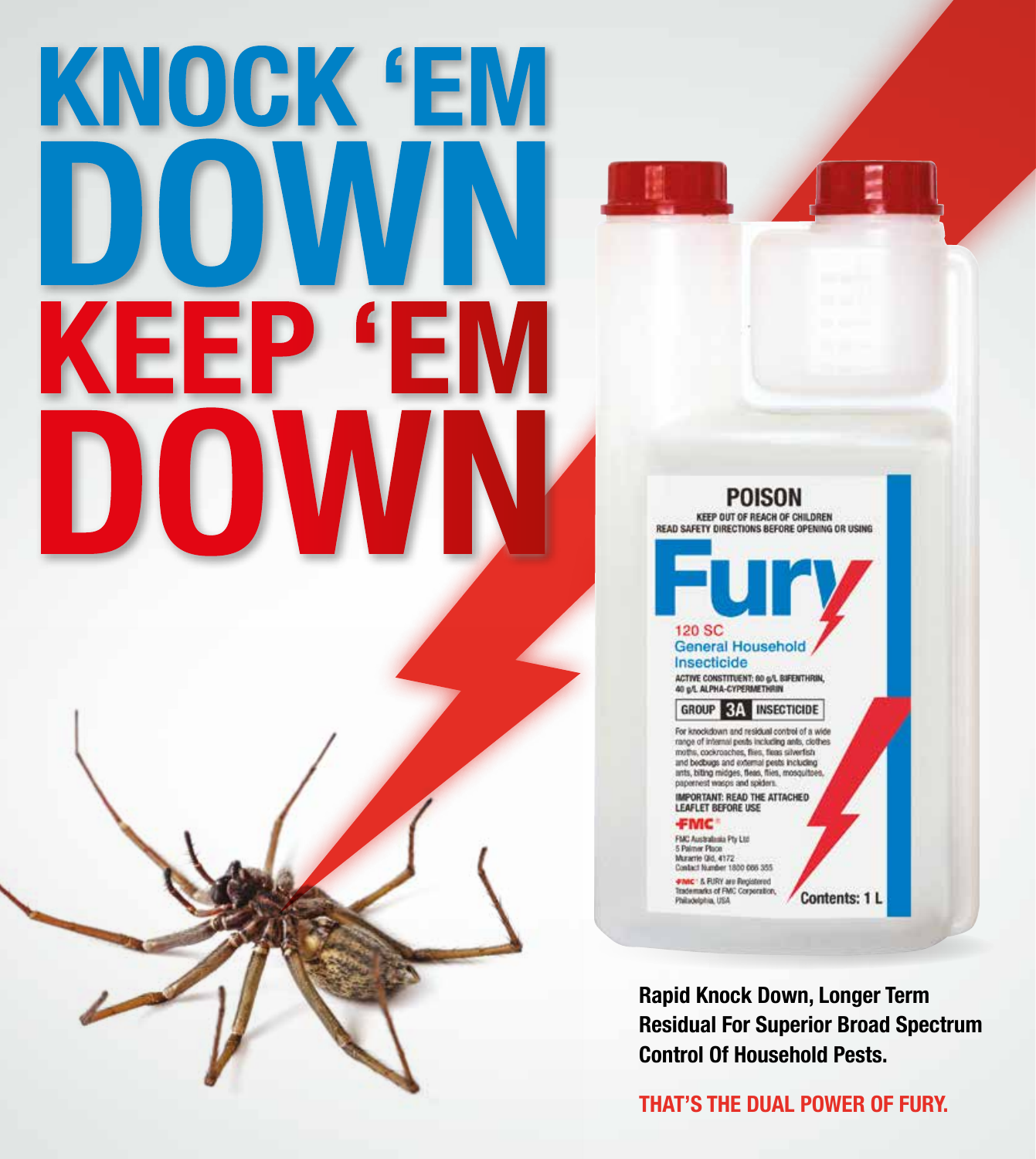A new longer lasting broad spectrum household insecticide from FMC, Fury 120 SC is specifically formulated to create a superior, longer lasting strength general insecticide that works in two powerful ways to rid your clients of general household pests.

Fury's power and strength comes from a patent protected (60475), optimised formula of alpha-Cypermethrin and bifenthrin. Alpha-Cypermethrin provides Fury's superior knock down power whilst the established strength of bifenthrin ensures a longer residual control period.

**POISON KEEP OUT OF REACH OF CHILDREN** READ SAFETY DIRECTIONS REFORE OPENING OR USING

**120 SC General Household** Insecticide **ACTIVE CONSTITUENT: 80 g/L BIFENTHRIN** 40 g/L ALPHA-CYPERMETHRIN

### **INSECTICIDE GROUP**

For knockdown and residual control of a wide range of internal pests including ants, clothes moths, cockroaches, flies, fleas silverfish and berthugs and external nests including ants, biting midges, fleas, flies, mosquitoe apernest wasps and spiders **IMPORTANT: READ THE ATTACHED** 

**LEAFLET BEFORE USE** 

**FMC** 

FMC Australasia Pty Ltd. 5 Palmer Place Murarrie QM, 4172 Contact Number 1800 066 355 FMC' & FURY are Registered

Trademarks of FMC Corporation. **Contents: 1 L** Philadelphia, USA

# **A innovation in broad spectrum household insecticides.**

# **Setting a new, higher standard for household pest control in Australia**

A bold statement, but one based upon a dynamic chemical combination of bifenthrin (80g/L) & alpha-cypermethrin (40g/L). Combined they empower Fury 120 SC with immediate knockdown and sustained residual coverage... all in one, easy to use and powerful product.

Alpha-cypermethrin is known for its excellent knockdown power or flushing agent for the initial, quick elimination of pests. Bifenthrin provides a long-term residual control.

### **What it means to you as a pest manager and operator.**

A better bottom line for your business. In laboratory tests Fury 120 SC outperformed the current leading brands in fast acting control of ants, cockroaches and spiders.



Fury 120 SC goes further, eradicating flies, mosquitoes, midges, silverfish, fleas, cloths moths, papernest wasps and bed bugs

Fury 120 SC also proved to be more powerful when it came to getting heavy pest infestations under control.

The power of Fury's superior initial knock down will impress your customers.

## **Use only as directed.**

The application of Fury 120 SC must always be carried out by a licensed pest manager and only used as directed.



*Leaders in Pest Management Solutions*